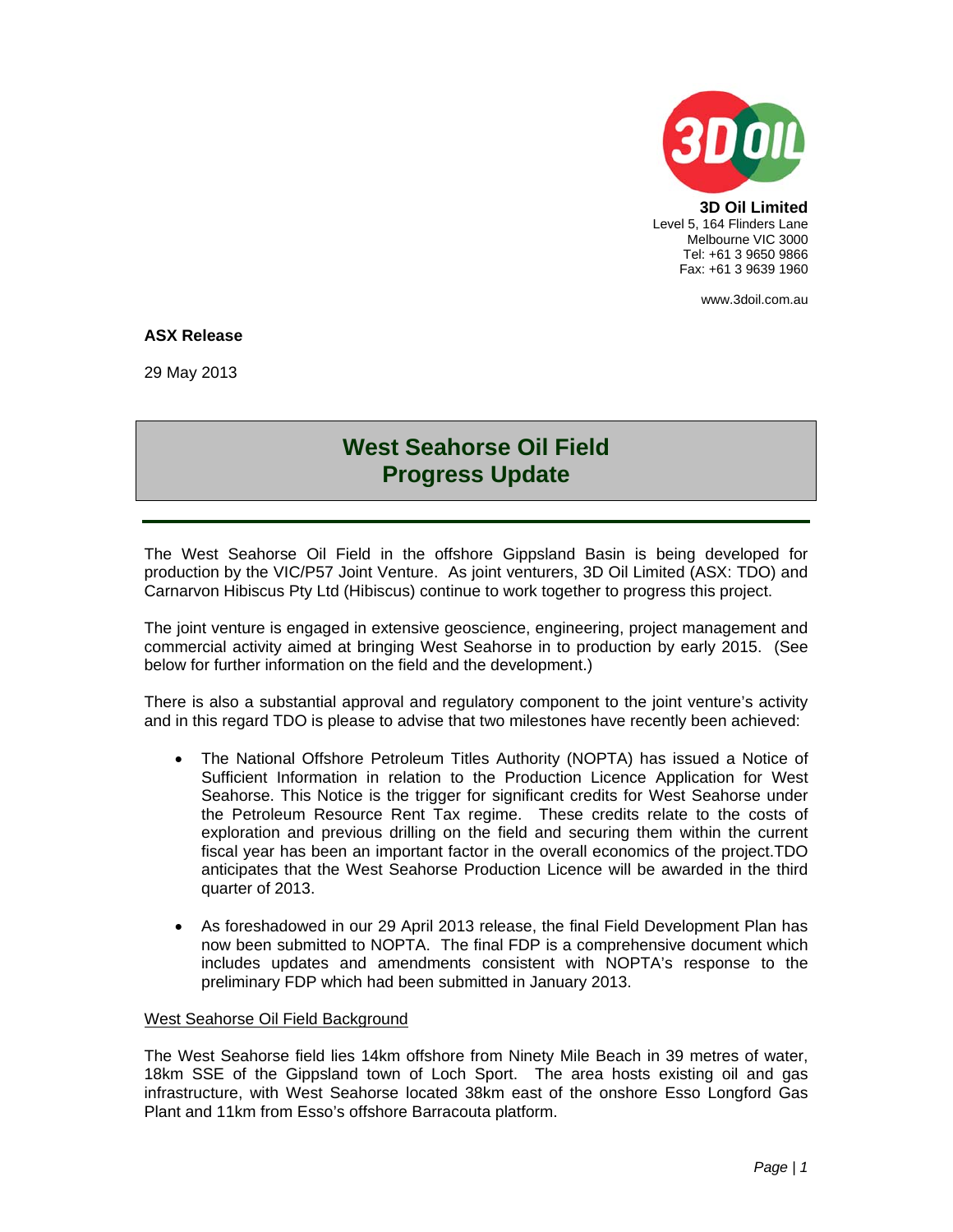

*Location map showing the West Seahorse location* 

The West Seahorse oil reservoir is approximately 1400 metres below sea level in some of the same high-productivity sandstones that have historically contributed to the prolific oil fields of the Gippsland Basin. Initial oil production rates are expected to be as high as 12,000 barrels of oil per day.

Independent experts engaged by 3D Oil have determined a best estimate of 9.2 million barrels of recoverable oil from West Seahorse (2C Contingent Resources).

The West Seahorse Development Concept is described as follows:

- Two production wells will be drilled via a jack-up drilling rig prior to the arrival of the MOPU. The West Seahorse wells will be drilled, cased and suspended using the jack-up drilling rig and will be completed for production from the MOPU using a hydraulic snubbing unit. Two production wells will be connected directly to the MOPU through the use of surface completions.
- The Mobile Offshore Production Unit (MOPU) is a modified jack-up fixed to the seabed at West Seahorse field location for the life of the project. The MOPU will include processing facilities to remove associated gas and water, to stabilise the crude oil, and export the stabilised crude. Produced gas will be processed and utilized for fuel gas and enhanced recovery (gas lift) with the remaining gas being flared. Produced water will be treated to regulatory requirement quality and disposed overboard.
- The stabilised oil will be produced via a 1.5km 4-inch flexible flowline to a catenary anchor leg moored (CALM) buoy and flexible hose to a Floating Storage Offloading (FSO) vessel. The FSO can then either load to another vessel in tandem mooring or shuttle the crude to a refinery.